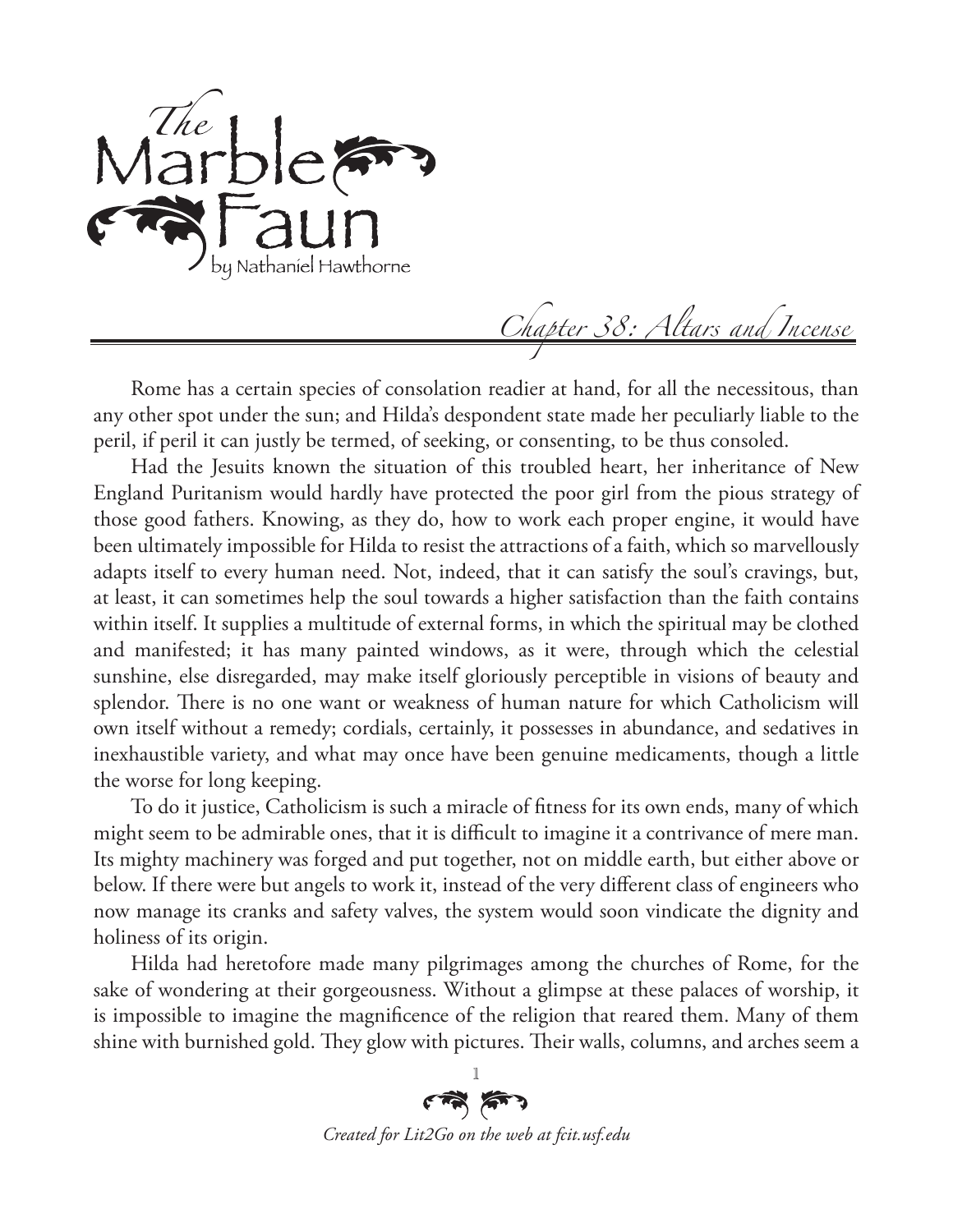quarry of precious stones, so beautiful and costly are the marbles with which they are inlaid. Their pavements are often a mosaic, of rare workmanship. Around their lofty cornices hover flights of sculptured angels; and within the vault of the ceiling and the swelling interior of the dome, there are frescos of such brilliancy, and wrought with so artful a perspective, that the sky, peopled with sainted forms, appears to be opened only a little way above the spectator. Then there are chapels, opening from the side aisles and transepts, decorated by princes for their own burial places, and as shrines for their especial saints. In these, the splendor of the entire edifice is intensified and gathered to a focus. Unless words were gems, that would flame with many-colored light upon the page, and throw thence a tremulous glimmer into the reader's eyes, it were wain to attempt a description of a princely chapel.

Restless with her trouble, Hilda now entered upon another pilgrimage among these altars and shrines. She climbed the hundred steps of the Ara Coeli; she trod the broad, silent nave of St. John Lateran; she stood in the Pantheon, under the round opening in the dome, through which the blue sunny sky still gazes down, as it used to gaze when there were Roman deities in the antique niches. She went into every church that rose before her, but not now to wonder at its magnificence, when she hardly noticed more than if it had been the pine-built interior of a New England meeting-house.

She went—and it was a dangerous errand—to observe how closely and comfortingly the popish faith applied itself to all human occasions. It was impossible to doubt that multitudes of people found their spiritual advantage in it, who would find none at all in our own formless mode of worship; which, besides, so far as the sympathy of prayerful souls is concerned, can be enjoyed only at stated and too unfrequent periods. But here, whenever the hunger for divine nutriment came upon the soul, it could on the instant be appeased. At one or another altar, the incense was forever ascending; the mass always being performed, and carrying upward with it the devotion of such as had not words for their own prayer. And yet, if the worshipper had his individual petition to offer, his own heart-secret to whisper below his breath, there were divine auditors ever ready to receive it from his lips; and what encouraged him still more, these auditors had not always been divine, but kept, within their heavenly memories, the tender humility of a human experience. Now a saint in heaven, but once a man on earth.

Hilda saw peasants, citizens, soldiers, nobles, women with bare heads, ladies in their silks, entering the churches individually, kneeling for moments or for hours, and directing their inaudible devotions to the shrine of some saint of their own choice. In his hallowed person, they felt themselves possessed of an own friend in heaven. They were too humble to

 $\overrightarrow{AB}$ *Created for Lit2Go on the web at fcit.usf.edu*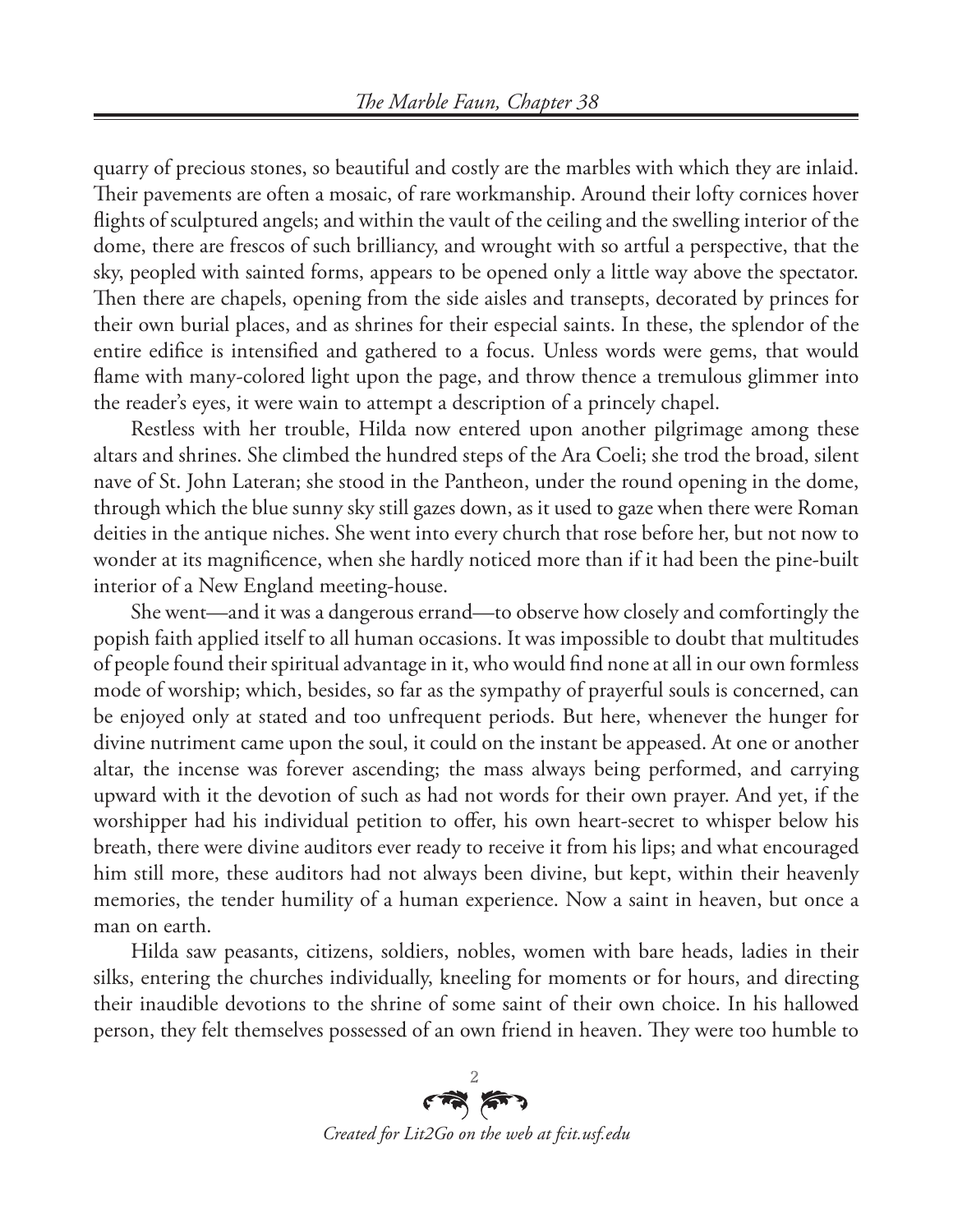approach the Deity directly. Conscious of their unworthiness, they asked the mediation of their sympathizing patron, who, on the score of his ancient martyrdom, and after many ages of celestial life, might venture to talk with the Divine Presence, almost as friend with friend. Though dumb before its Judge, even despair could speak, and pour out the misery of its soul like water, to an advocate so wise to comprehend the case, and eloquent to plead it, and powerful to win pardon whatever were the guilt. Hilda witnessed what she deemed to be an example of this species of confidence between a young man and his saint. He stood before a shrine, writhing, wringing his hands, contorting his whole frame in an agony of remorseful recollection, but finally knelt down to weep and pray. If this youth had been a Protestant, he would have kept all that torture pent up in his heart, and let it burn there till it seared him into indifference.

Often and long, Hilda lingered before the shrines and chapels of the Virgin, and departed from them with reluctant steps. Here, perhaps, strange as it may seem, her delicate appreciation of art stood her in good stead, and lost Catholicism a convert. If the painter had represented Mary with a heavenly face, poor Hilda was now in the very mood to worship her, and adopt the faith in which she held so elevated a position. But she saw that it was merely the flattered portrait of an earthly beauty; the wife, at best, of the artist; or, it might be, a peasant girl of the Campagna, or some Roman princess, to whom he desired to pay his court. For love, or some even less justifiable motive, the old painter had apotheosized these women; he thus gained for them, as far as his skill would go, not only the meed of immortality, but the privilege of presiding over Christian altars, and of being worshipped with far holier fervors than while they dwelt on earth. Hilda's fine sense of the fit and decorous could not be betrayed into kneeling at such a shrine.

She never found just the virgin mother whom she needed. Here it was an earthly mother, worshipping the earthly baby in her lap, as any and every mother does, from Eve's time downward. In another picture, there was a dim sense, shown in the mother's face, of some divine quality in the child. In a third, the artist seemed to have had a higher perception, and had striven hard to shadow out the Virgin's joy at bringing the Saviour into the world, and her awe and love, inextricably mingled, of the little form which she pressed against her bosom. So far was good. But still, Hilda looked for something more; a face of celestial beauty, but human as well as heavenly, and with the shadow of past grief upon it; bright with immortal youth, yet matronly and motherly; and endowed with a queenly dignity, but infinitely tender, as the highest and deepest attribute of her divinity.

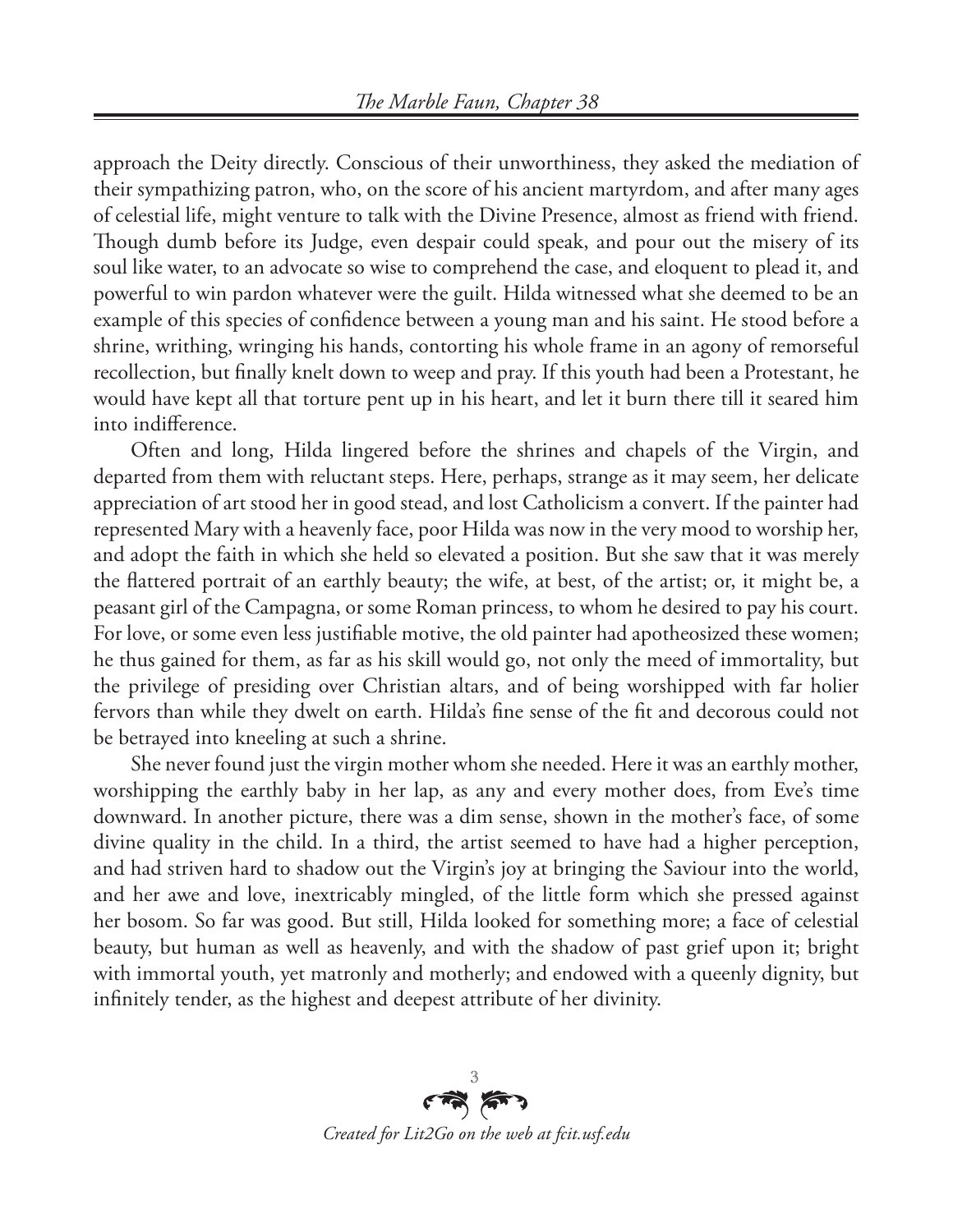"Ah," thought Hilda to herself, "why should not there be a woman to listen to the prayers of women? A mother in heaven for all motherless girls like me? In all God's thought and care for us, can he have withheld this boon, which our weakness so much needs?"

Oftener than to the other churches, she wandered into St. Peter's. Within its vast limits, she thought, and beneath the sweep of its great dome, there should be space for all forms of Christian truth; room both for the faithful and the heretic to kneel; due help for every creature's spiritual want.

Hilda had not always been adequately impressed by the grandeur of this mighty cathedral. When she first lifted the heavy leathern curtain, at one of the doors, a shadowy edifice in her imagination had been dazzled out of sight by the reality. Her preconception of St. Peter's was a structure of no definite outline, misty in its architecture, dim and gray and huge, stretching into an interminable perspective, and overarched by a dome like the cloudy firmament. Beneath that vast breadth and height, as she had fancied them, the personal man might feel his littleness, and the soul triumph in its immensity. So, in her earlier visits, when the compassed splendor Of the actual interior glowed before her eyes, she had profanely called it a great prettiness; a gay piece of cabinet work, on a Titanic scale; a jewel casket, marvellously magnified.

This latter image best pleased her fancy; a casket, all inlaid in the inside with precious stones of various hue, so that there Should not be a hair's-breadth of the small interior unadorned with its resplendent gem. Then, conceive this minute wonder of a mosaic box, increased to the magnitude of a cathedral, without losing the intense lustre of its littleness, but all its petty glory striving to be sublime. The magic transformation from the minute to the vast has not been so cunningly effected but that the rich adornment still counteracts the impression of space and loftiness. The spectator is more sensible of its limits than of its extent.

Until after many visits, Hilda continued to mourn for that dim, illimitable interior, which with her eyes shut she had seen from childhood, but which vanished at her first glimpse through the actual door. Her childish vision seemed preferable to the cathedral which Michael Angelo, and all the great architects, had built; because, of the dream edifice, she had said, "How vast it is!" while of the real St. Peter's she could only say, "After all, it is not so immense!" Besides, such as the church is, it can nowhere be made visible at one glance. It stands in its own way. You see an aisle, or a transept; you see the nave, or the tribune; but, on account of its ponderous piers and other obstructions, it is only by this fragmentary process that you get an idea of the cathedral.

وسط لیسه *Created for Lit2Go on the web at fcit.usf.edu*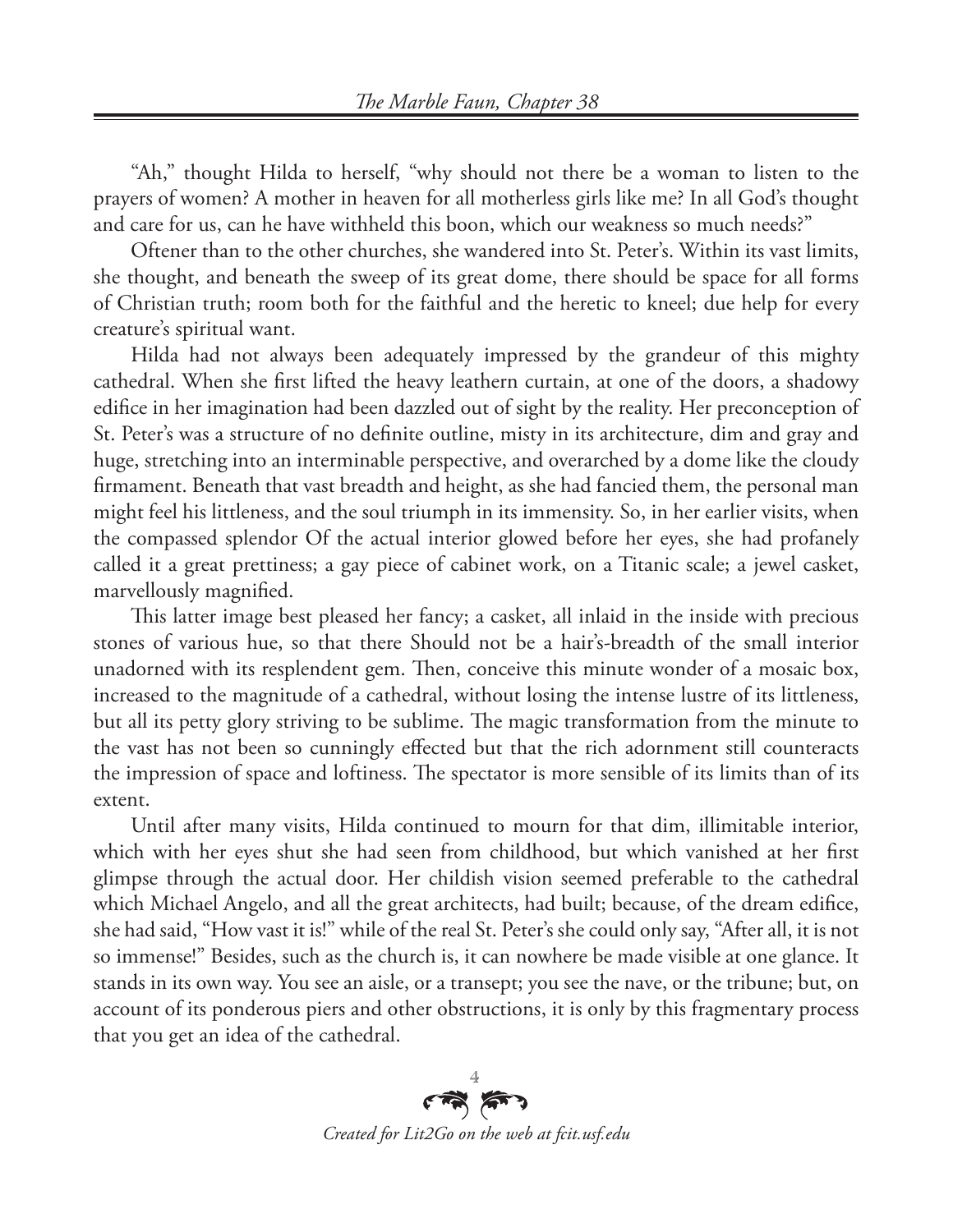There is no answering such objections. The great church smiles calmly upon its critics, and, for all response, says, "Look at me!" and if you still murmur for the loss of your shadowy perspective, there comes no reply, save, "Look at me!" in endless repetition, as the one thing to be said. And, after looking many times, with long intervals between, you discover that the cathedral has gradually extended itself over the whole compass of your idea; it covers all the site of your visionary temple, and has room for its cloudy pinnacles beneath the dome.

One afternoon, as Hilda entered St. Peter's in sombre mood, its interior beamed upon her with all the effect of a new creation. It seemed an embodiment of whatever the imagination could conceive, or the heart desire, as a magnificent, comprehensive, majestic symbol of religious faith. All splendor was included within its verge, and there was space for all. She gazed with delight even at the multiplicity of ornament. She was glad at the cherubim that fluttered upon the pilasters, and of the marble doves, hovering unexpectedly, with green olivebranches of precious stones. She could spare nothing, now, of the manifold magnificence that had been lavished, in a hundred places, richly enough to have made world-famous shrines in any other church, but which here melted away into the vast sunny breadth, and were of no separate account. Yet each contributed its little all towards the grandeur of the whole.

She would not have banished one of those grim popes, who sit each over his own tomb, scattering cold benedictions out of their marble hands; nor a single frozen sister of the Allegoric family, to whom—as, like hired mourners at an English funeral, it costs them no wear and tear of heart—is assigned the office of weeping for the dead. If you choose to see these things, they present themselves; if you deem them unsuitable and out of place, they vanish, individually, but leave their life upon the walls.

The pavement! It stretched out illimitably, a plain of many-colored marble, where thousands of worshippers might kneel together, and shadowless angels tread among them without brushing their heavenly garments against those earthly ones. The roof! the dome! Rich, gorgeous, filled with sunshine, cheerfully sublime, and fadeless after centuries, those lofty depths seemed to translate the heavens to mortal comprehension, and help the spirit upward to a yet higher and wider sphere. Must not the faith, that built this matchless edifice, and warmed, illuminated, and overflowed from it, include whatever can satisfy human aspirations at the loftiest, or minister to human necessity at the sorest? If Religion had a material home, was it not here?

As the scene which we but faintly suggest shone calmly before the New England maiden at her entrance, she moved, as if by very instinct, to one of the vases of holy water, upborne against a column by two mighty cherubs. Hilda dipped her fingers, and had almost signed

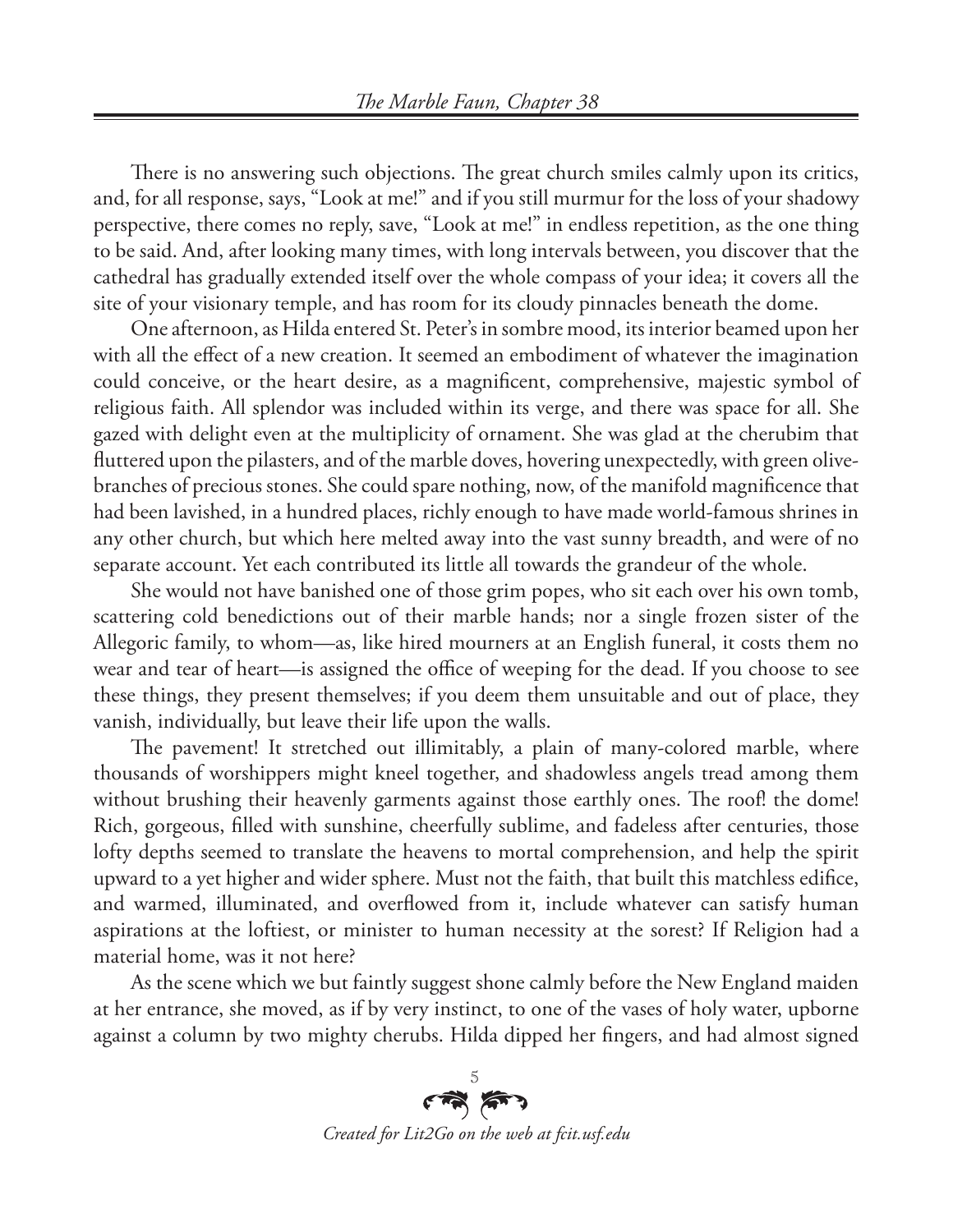the cross upon her breast, but forbore, and trembled, while shaking the water from her finger-tips. She felt as if her mother's spirit, somewhere within the dome, were looking down upon her child, the daughter of Puritan forefathers, and weeping to behold her ensnared by these gaudy superstitions. So she strayed sadly onward, up the nave, and towards the hundred golden lights that swarm before the high altar. Seeing a woman; a priest, and a soldier kneel to kiss the toe of the brazen St. Peter, who protrudes it beyond his pedestal for the purpose, polished bright with former salutations, while a child stood on tiptoe to do the same, the glory of the church was darkened before Hilda's eyes. But again she went onward into remoter regions. She turned into the right transept, and thence found her way to a shrine, in the extreme corner of the edifice, which is adorned with a mosaic copy of Guido's beautiful Archangel, treading on the prostrate fiend.

This was one of the few pictures, which, in these dreary days, had not faded nor deteriorated in Hilda's estimation; not that it was better than many in which she no longer took an interest; but the subtile delicacy of the painter's genius was peculiarly adapted to her character. She felt, while gazing at it, that the artist had done a great thing, not merely for the Church of Rome, but for the cause of Good. The moral of the picture, the immortal youth and loveliness of virtue, and its irresistibles might against ugly Evil, appealed as much to Puritans as Catholics.

Suddenly, and as if it were done in a dream, Hilda found herself kneeling before the shrine, under the ever-burning lamp that throws its rays upon the Archangel's face. She laid her forehead on the marble steps before the altar, and sobbed out a prayer; she hardly knew to whom, whether Michael, the Virgin, or the Father; she hardly knew for what, save only a vague longing, that thus the burden of her spirit might be lightened a little.

In an instant she snatched herself up, as it were, from her knees, all a-throb with the emotions which were struggling to force their way out of her heart by the avenue that had so nearly been opened for them. Yet there was a strange sense of relief won by that momentary, passionate prayer; a strange joy, moreover, whether from what she had done, or for what she had escaped doing, Hilda could not tell. But she felt as one half stifled, who has stolen a breath of air.

Next to the shrine where she had knelt there is another, adorned with a picture by Guercino, representing a maiden's body in the jaws of the sepulchre, and her lover weeping over it; while her beatified spirit looks down upon the scene, in the society of the Saviour and a throng of saints. Hilda wondered if it were not possible, by some miracle of faith, so to rise above her present despondency that she might look down upon what she was, just as

وسط بعد *Created for Lit2Go on the web at fcit.usf.edu*